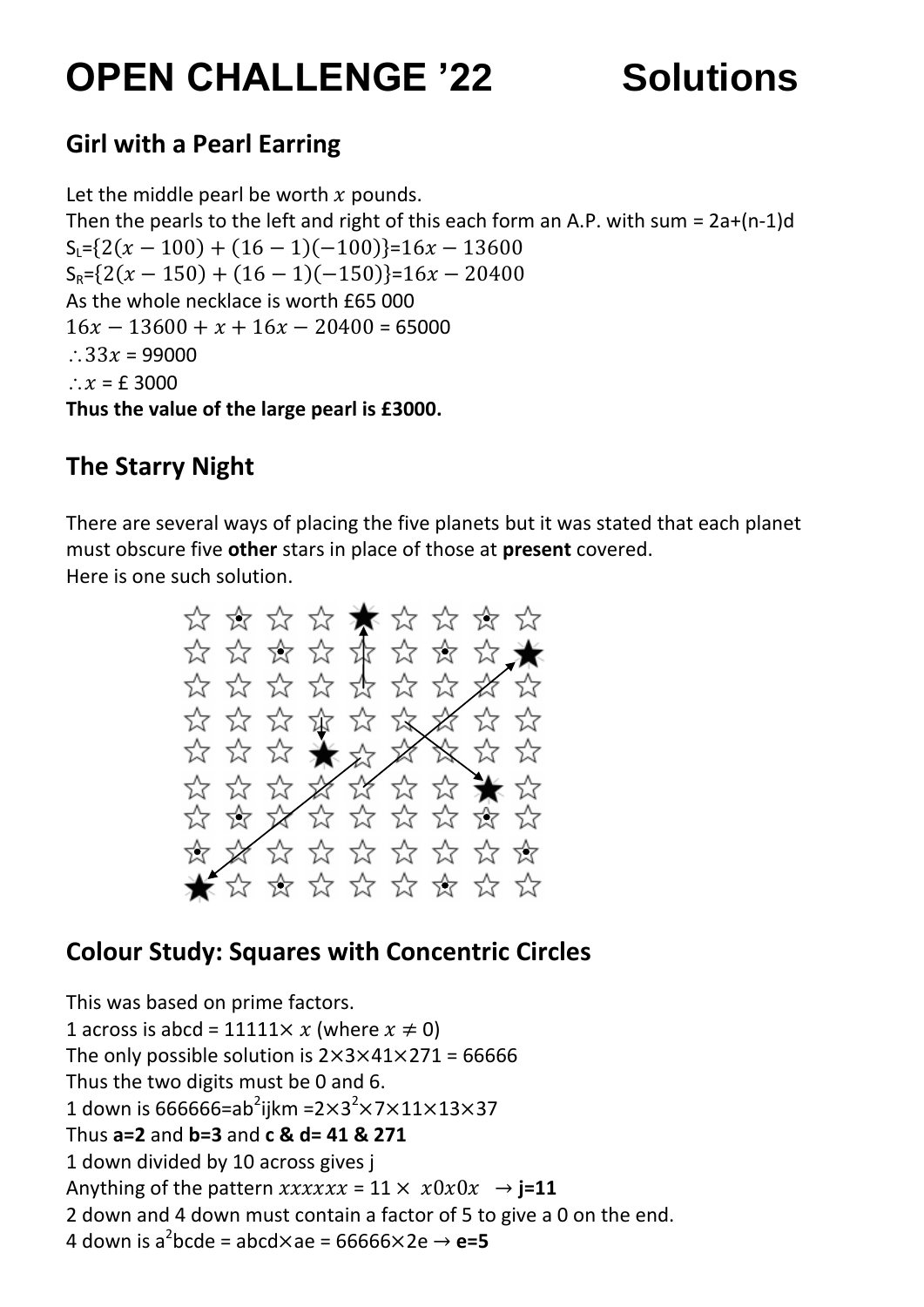9 across is now 2<sup>2</sup> $\times$ 3 $\times$ 5 $\times$ 11 $\times$ l = 6??6?. If **l=101** this gives 66660 Now 6 across is a<sup>2</sup>bef = 66060  $\rightarrow$  **f=367** Now 2 down a<sup>2</sup>beikj<sup>2</sup> = 4×3×5×91×121 = 660660 → **i & k=91=7 & 13**  $10$  across ab<sup>2</sup>ikm = 2 $\times$ 9 $\times$ 91 $\times$ m = 60606  $\rightarrow$  **m=37** 3 down ab<sup>2</sup>mnp =  $2 \times 9 \times 37 \times$ np = 600066  $\rightarrow$  np=901  $\rightarrow$  n & p=17 & 53  $7$  across ab $^{2}$ gh = 2 $\times$ 9 $\times$ gh = 60066  $\rightarrow$  **gh=3337**  $\rightarrow$  **g & h=47 & 71** Thus a=2, b=3, c & d=41 & 271, e=5, f=367, g & h=47 & 71, i & k=7 & 13, j=11, l=101, m=37 n & p=17 & 53.

| 6 | 6              | 6              | 6              | 6              |
|---|----------------|----------------|----------------|----------------|
| 6 | 6              | $\overline{0}$ | 6              | $\overline{0}$ |
| 6 | $\overline{0}$ | $\overline{0}$ | 6              | 6              |
| 6 | 6              | $\overline{0}$ | 6              | 6              |
| 6 | 6              | 6              | 6              | $\bf{0}$       |
| 6 | $\bf{0}$       | 6              | $\overline{0}$ | 6              |

#### **The Harvesters**

26 acres **C A B x** 18 acre 20 acres 180-**xD**

The area of the four triangles marked A, B, C and D can be shown to be equal to each other.

Triangle B =  $\frac{1}{2}\sqrt{18}\sqrt{20}$  sin x Triangle D =  $\frac{1}{2}\sqrt{20}$ 

These two equations are equal as  $\sin x = \sin(180 - x)$ . This process can be repeated for all the triangles. Using Triangle B

 $\mathbf{C}$  $\mathbf{1}$  $\overline{c}$  $=$  $\mathbf{1}$  $\sqrt{ }$ As  $\cos^2 x + \sin^2 x = 1$   $\sin^2 x = 1 - \frac{1}{10}$  $\frac{1}{10} = \frac{9}{10}$  $rac{9}{10}$  Thus sin  $x = \frac{3}{\sqrt{1}}$  $\sqrt{}$ Thus area of Triangle B =  $\frac{1}{2}\sqrt{18}\sqrt{20} \times \frac{3}{\sqrt{1}}$  $\frac{3}{\sqrt{10}}$  = Total Area =  $4 \times 9 + 26 + 20 + 18 = 100$  acres. Thus he received  $100 \times 3 \times 160 =$ **£48 000** 

#### **Mona Lisa**



 $2ab = (a + 2x)(b + 2x)$ Area of painting  $= a \times b$  Total area with frame =  $2 \times a \times b$ Let new width be a $\alpha$  and new height be b $\beta$ . Thus  $\alpha\beta$ =2. Any two fractions whose product is 2 will suffice e.g.  $\frac{4}{3}$  $rac{4}{3} \times \frac{3}{2}$  $\frac{3}{2}$  etc. These measurements are easily obtained. If the width is to be the same,  $x$  say, then

$$
= ab + 2ax + 2bx + 4x2
$$
  
ab = 2ax + 2bx + 4x<sup>2</sup>

$$
4x2 + 2(a + b)x - ab = 0
$$
  

$$
x = \frac{-2(a + b) \pm \sqrt{4(a + b)^{2} + 4 \times 4ab}}{8}
$$